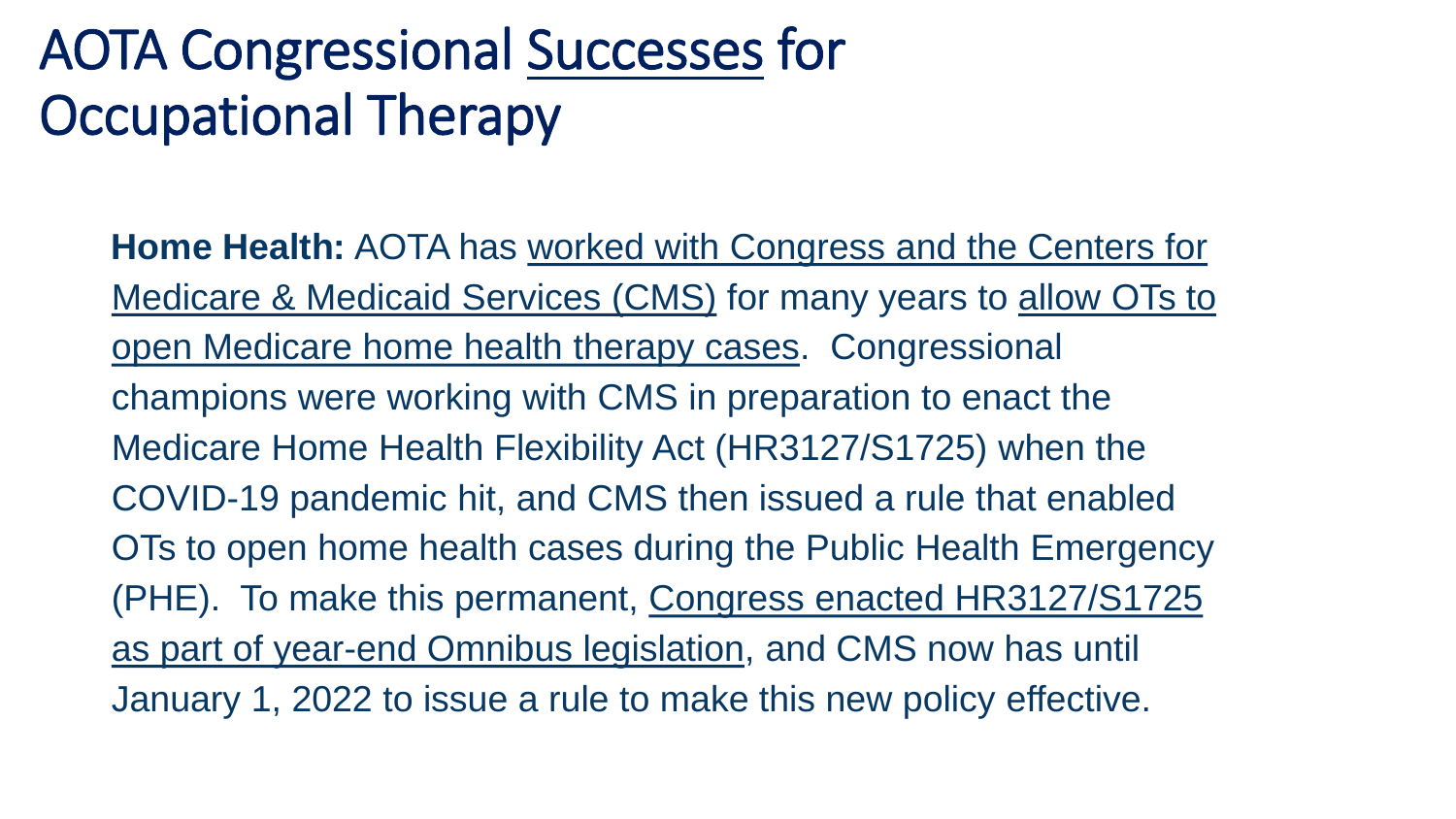**Allied Health Workforce Diversity Act:** The Allied Health Workforce Diversity Act (H.R. 3637/ S. 2747) would help to increase the number of therapy professionals from underrepresented backgrounds. This legislation was introduced in both chambers of Congress in 2019, and passed the House unanimously before the pandemic.

**IDEA Waivers:** AOTA worked with coalitions and engaged our grassroots to urge Congress to reject a blanket waiver authority for the Secretary of Education during this pandemic crisis in order to protect access to special education services for students with disabilities. Ultimately, this was successful and Congress did not allow the Secretary to roll-back the requirements of IDEA.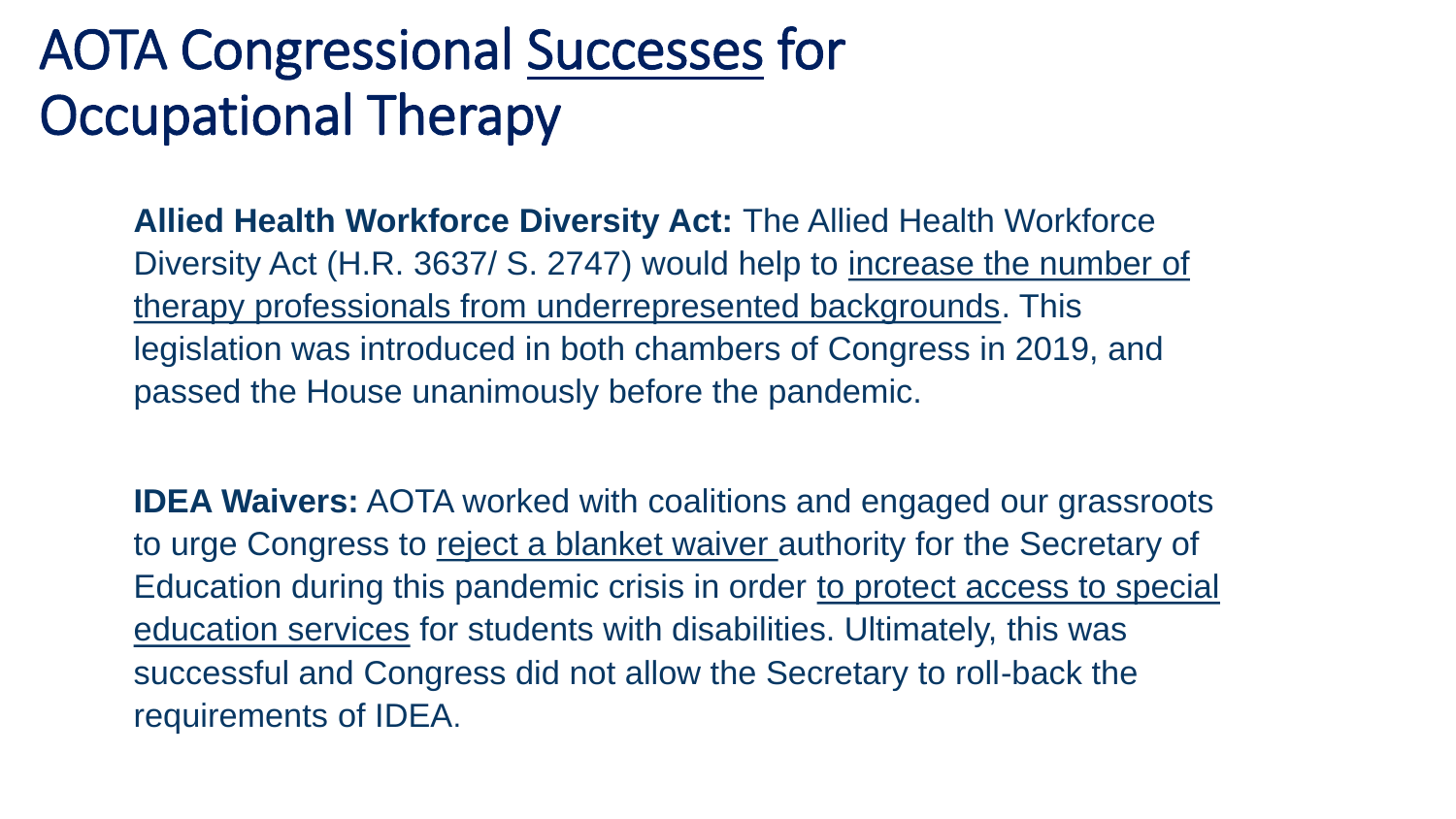**Fight Cuts to Occupational Therapy Reimbursement Values:** The Centers for Medicare and Medicaid Services (CMS) implemented a 9% cut to therapy services in order to pay for an increase in payments for primary care evaluation and management codes. AOTA worked a broad coalition of health care professionals effected by these cuts (including physician and non-physician professionals) to fight for legislative action. Ultimately, Congress reduced this cut to 3% for 2021. [Consolidated Appropriations and Coronavirus Response and Relief Act, PL 116-260 ]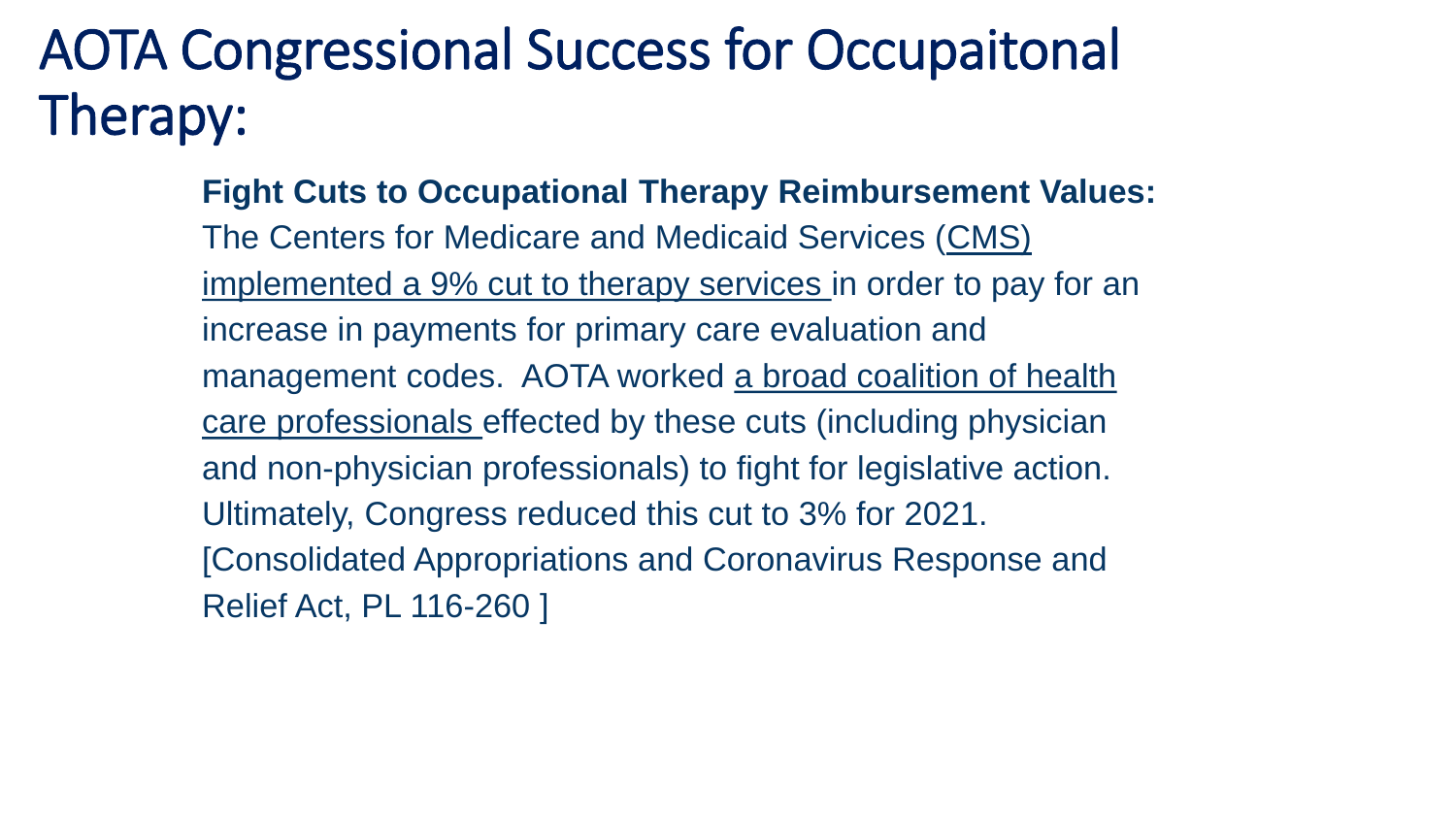**Telehealth**: AOTA lobbied for inclusion of telehealth provisions in the Coronavirus Aid, Relief, and Economic Security (CARES) Act, PL 116-136 (COVID-19 legislation). The bill included a provision that empowered the Centers for Medicare & Medicaid Services (CMS) to waive restrictions to enable OTs to provide services via telehealth to Medicare patients during the Public Health Emergency (PHE). After that success, AOTA lobbied for legislation to enable OT professionals to provide services via telehealth for Medicare beneficiaries on a permanent basis, and Reps Mikie Sherrill (D-NJ) and David McKinley (R-WV) introduced legislation to do that on November 16, HR8755, the Expanded Telehealth Access Act.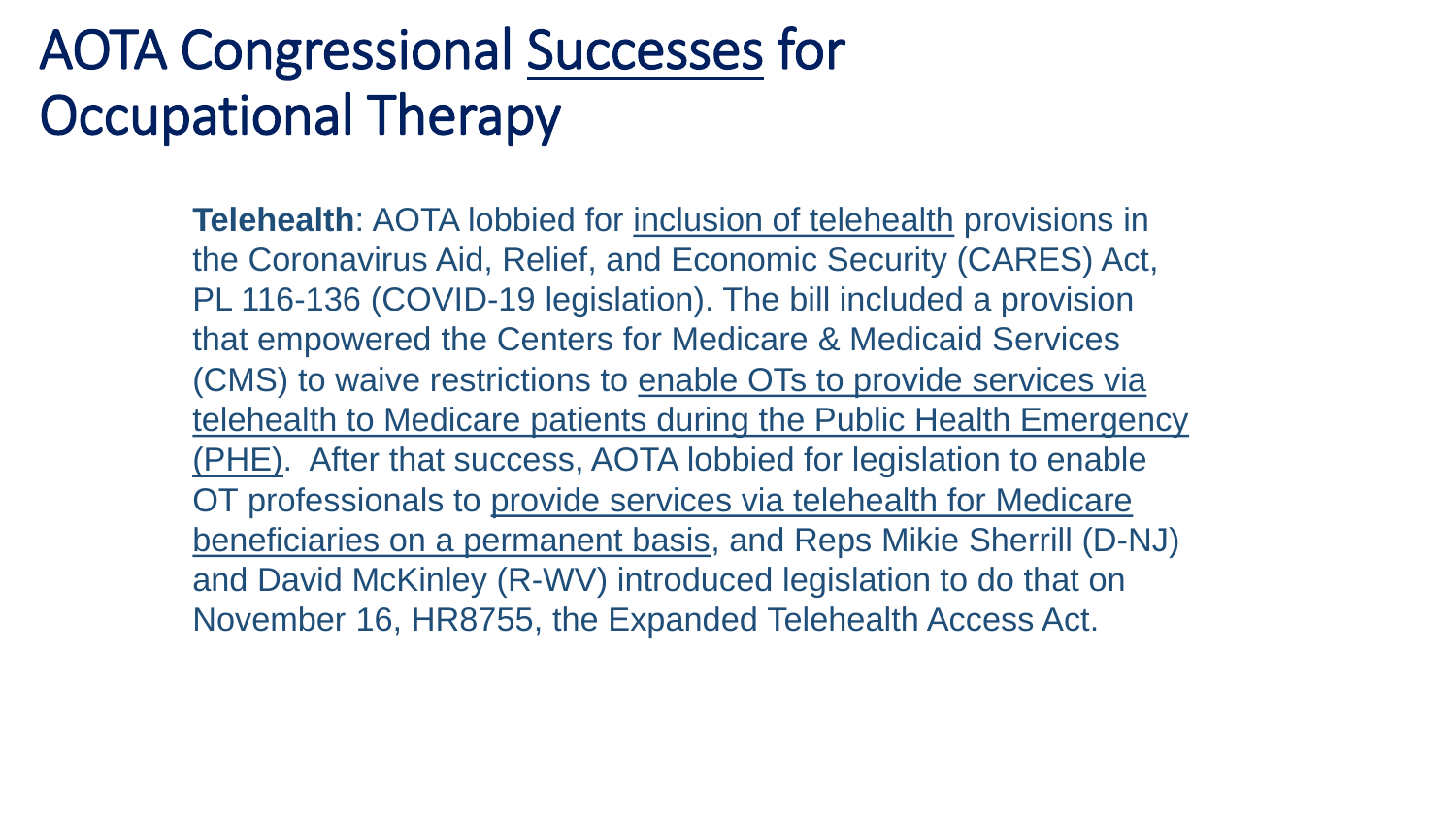**Protections for Independent Contractors:** With a large portion of occupational therapy practitioners working as independent contractors, AOTA worked to ensure that the economic supports included in COVID-19 legislation were extended to independent contractors. These supports include expanded unemployment benefits and paid leave for COVID-19 related challenges. [Coronavirus Aid, Relief, and Economic Security (CARES) Act, PL 116-136; Consolidated Appropriations and Coronavirus Response and Relief Act, PL 116-260 ]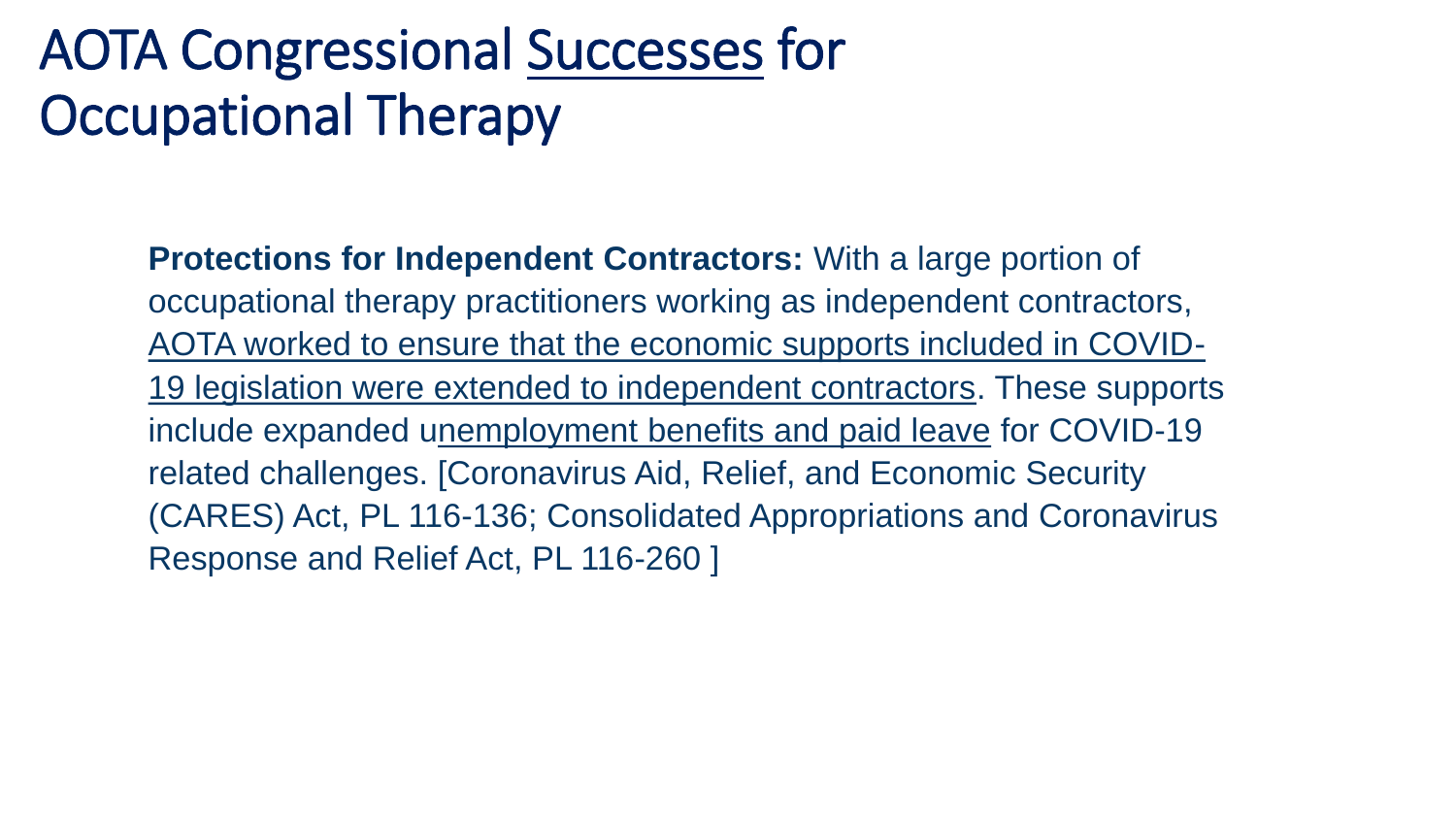**Student Loan Relief:** As many practitioners were losing their jobs, and students were preparing to graduate without the ability to obtain a job, student loan relief was a priority. The Coronavirus Aid, Relief, and Economic Security (CARES) Act, PL 116-136, included a 6 month suspension on all federal student loan payments, as well as a clause that provided credit for that time for loan forgiveness programs. This suspension on student loan repayments was extended three times, now expiring on September 30<sup>th</sup>, 2021.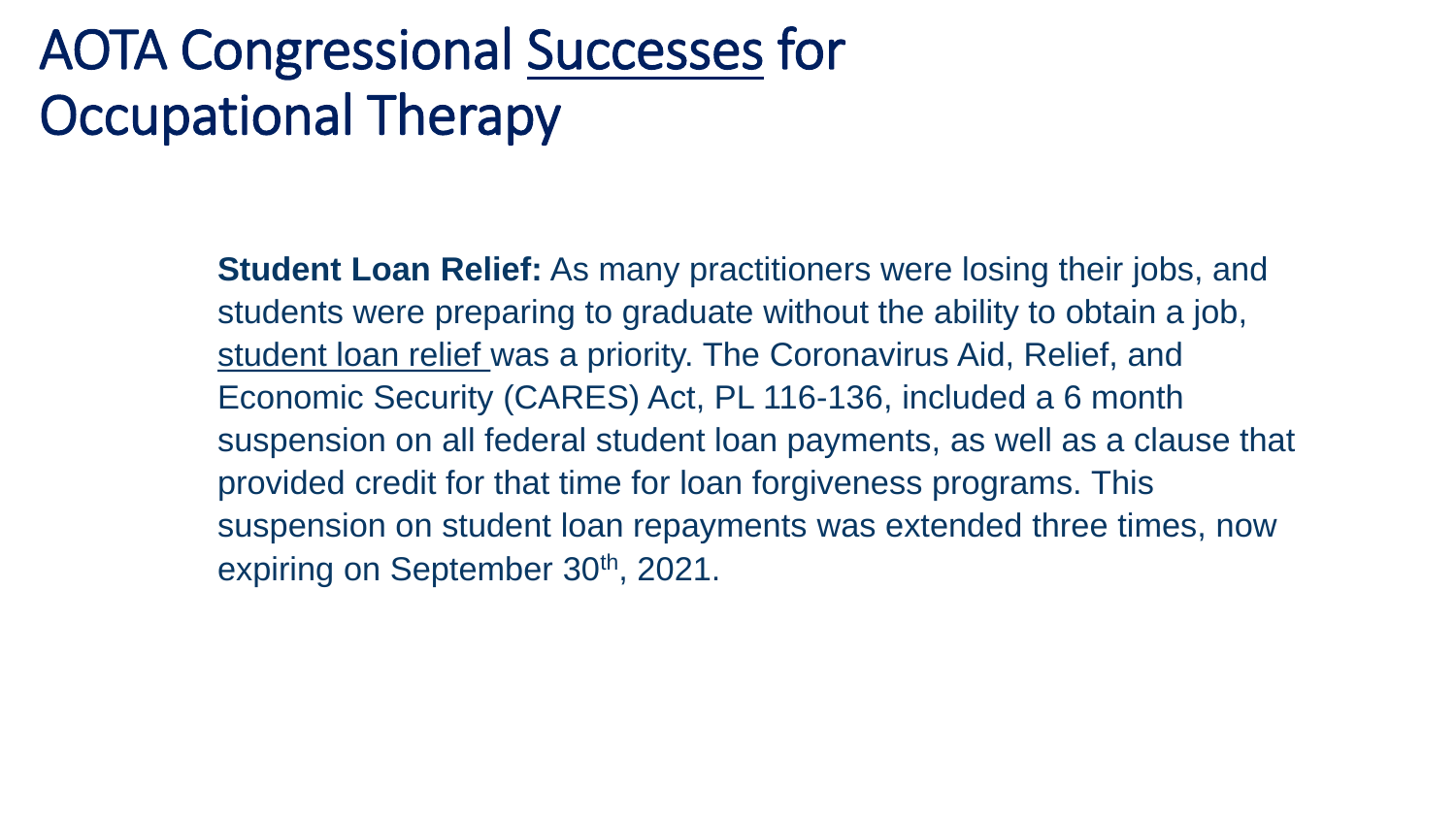**Advocate to Make Recent Telehealth Expansions Permanent:**  AOTA is working to support reintroduction of legislation in the new Congress to add occupational therapy practitioners to the list of healthcare providers who can provide services via telehealth under Medicare. AOTA is also working to insure that any major legislation in the 117<sup>th</sup> Congress that extends PHE telehealth provisions includes OT/therapy on a permanent basis and also addresses other essential provisions such as the use of the patients home as the originating site and to insure that payment is made at the same rate for services provided via telehealth and in-person.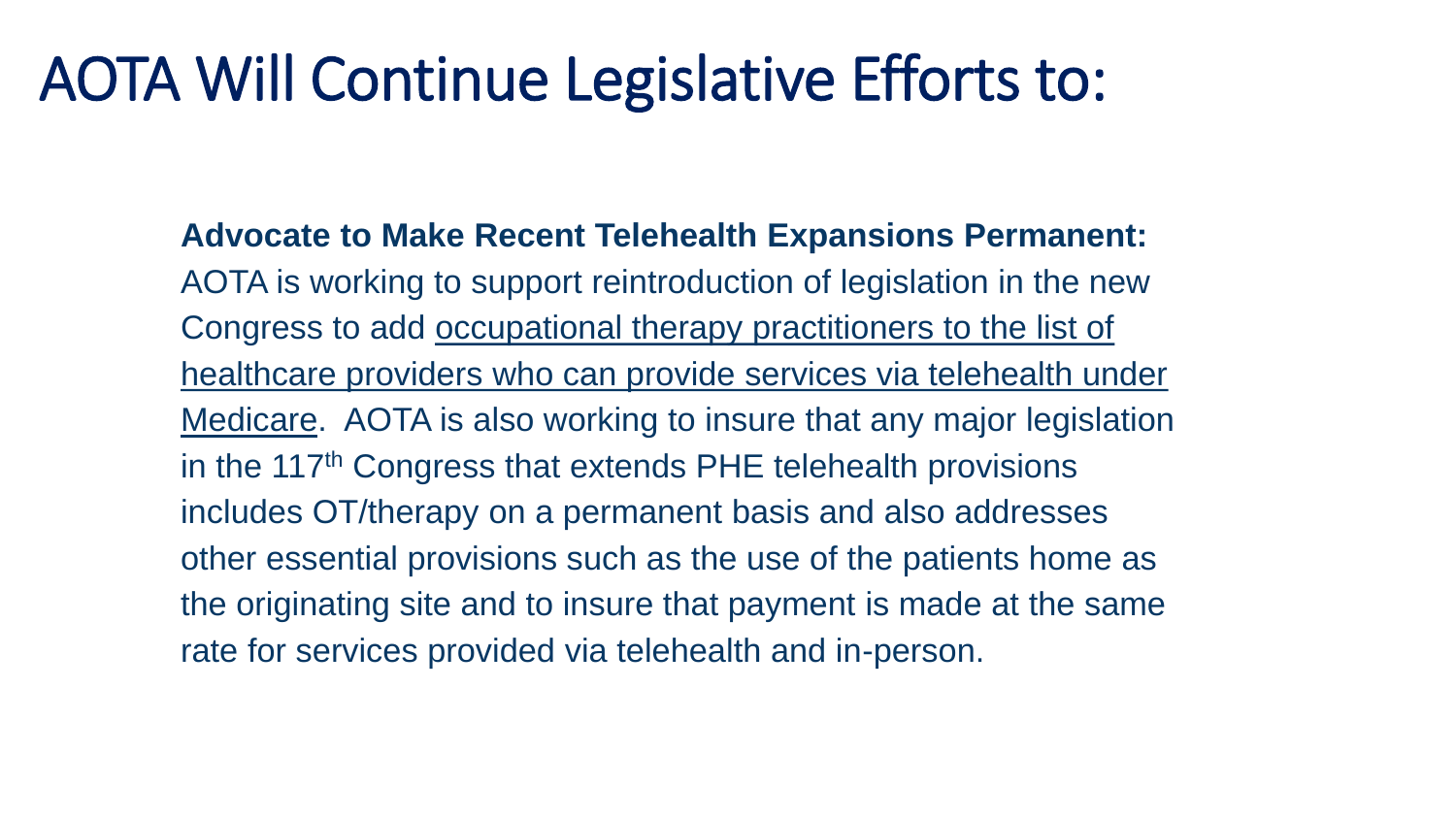**Advocate to Include OT as part of Amputee Research** 

**Legislation:** AOTA will continue efforts to insure that Occupational Therapy is listed as a significant provider of services for Amputees as part of legislation mandating a study of the issue. AOTA worked with Senate and House champions to address this in the previous Congress, and will do so again in the 117<sup>th</sup> Congress. A bill was introduced in the 116<sup>th</sup> Congress (S4343/HR8581) that included PT but not OT.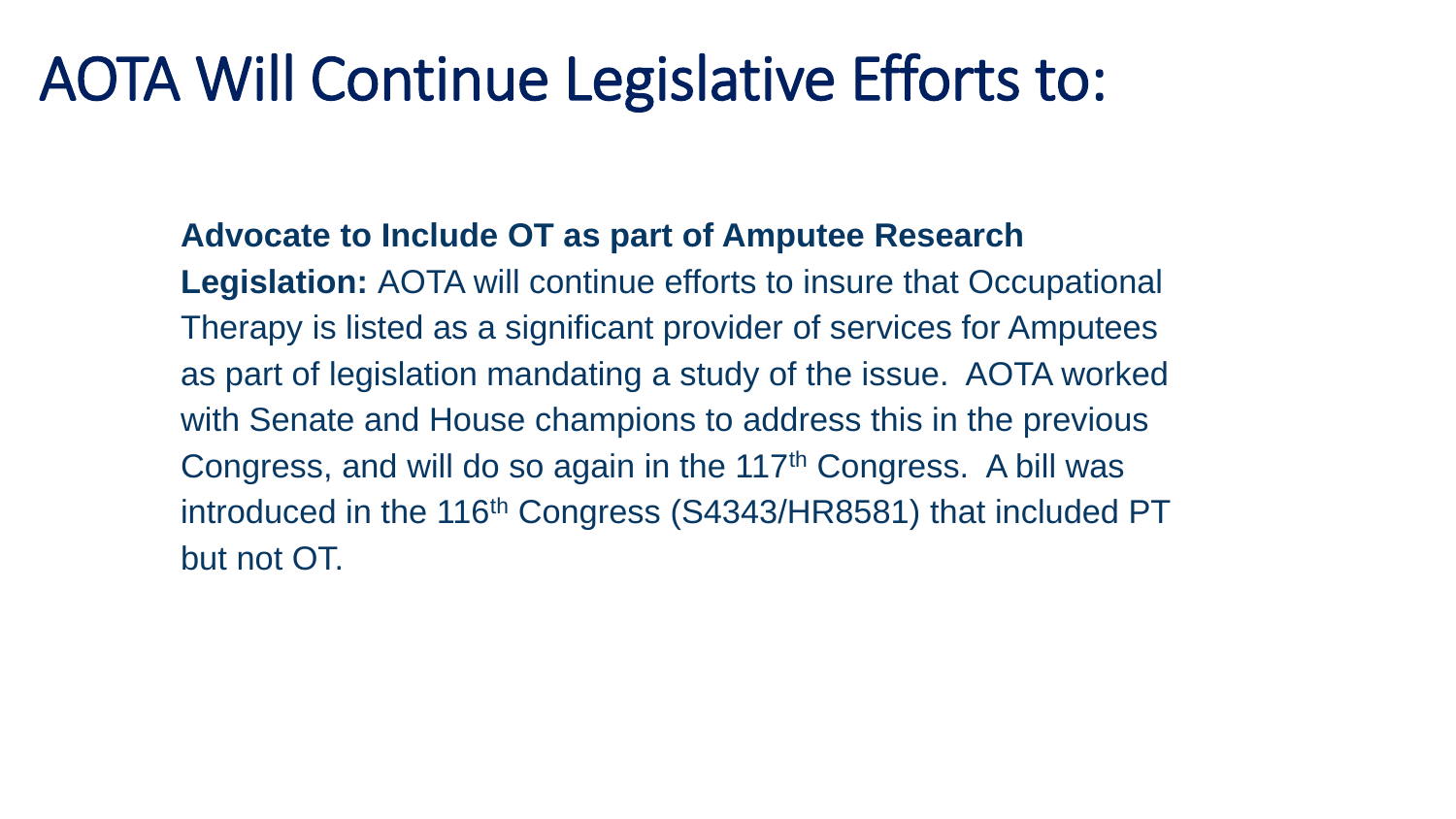**Fight Cuts to Occupational Therapy Reimbursement Values:** While AOTA and the coalition of health providers were successful in mitigating the cuts to Medicare Part B services for 2021, potential cuts to Medicare reimbursement, including for occupational therapy assistants, remain. AOTA will continue to fight these cuts and work to educate Congress about the crucial role of occupational therapists and occupational therapy assistants in our healthcare system.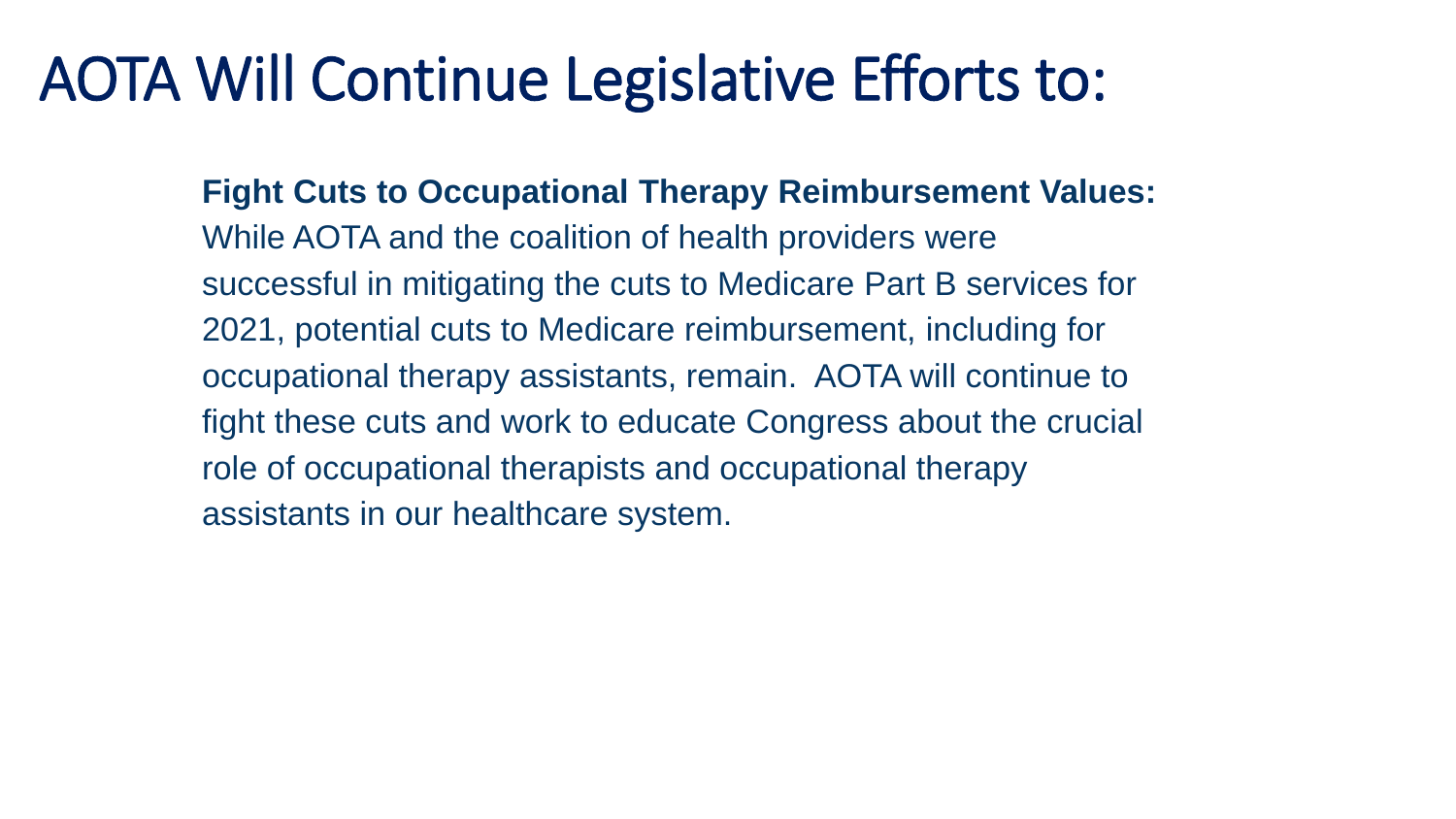#### **Advocate for Access to Personal Protective Equipment:**

Congress must continue to work ensure that occupational therapy practitioners have access to needed personal protective equipment. As the COVID-19 pandemic continues, access to PPE remains a challenge in many of the settings where occupational therapy practitioners work. AOTA continues to work with Congress to ensure an adequate supply of PPE.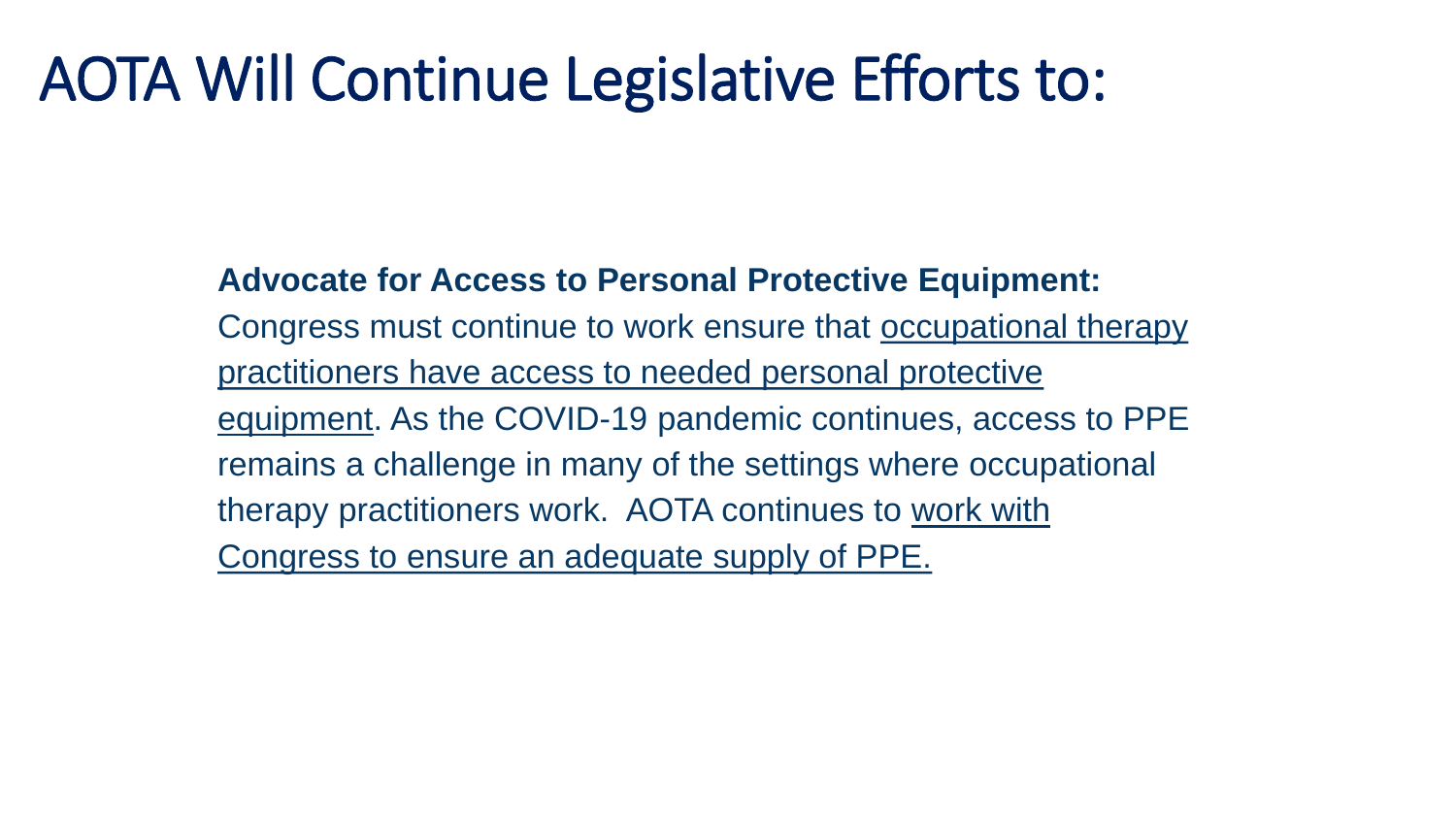**Ensure Inclusion of Occupational Therapy Practitioners as Frontline Health Workers:** Throughout the COVID-19 pandemic, occupational therapy practitioners are providing crucial services to support the health and well-being of their clients, keeping people out of the hospital and helping them to regain functional skills after illness, injury, or disability. We continue to work to make sure occupational therapy practitioners are included in any legislation that recognizes frontline health workers with provisions such as loan forgiveness and hazard pay.